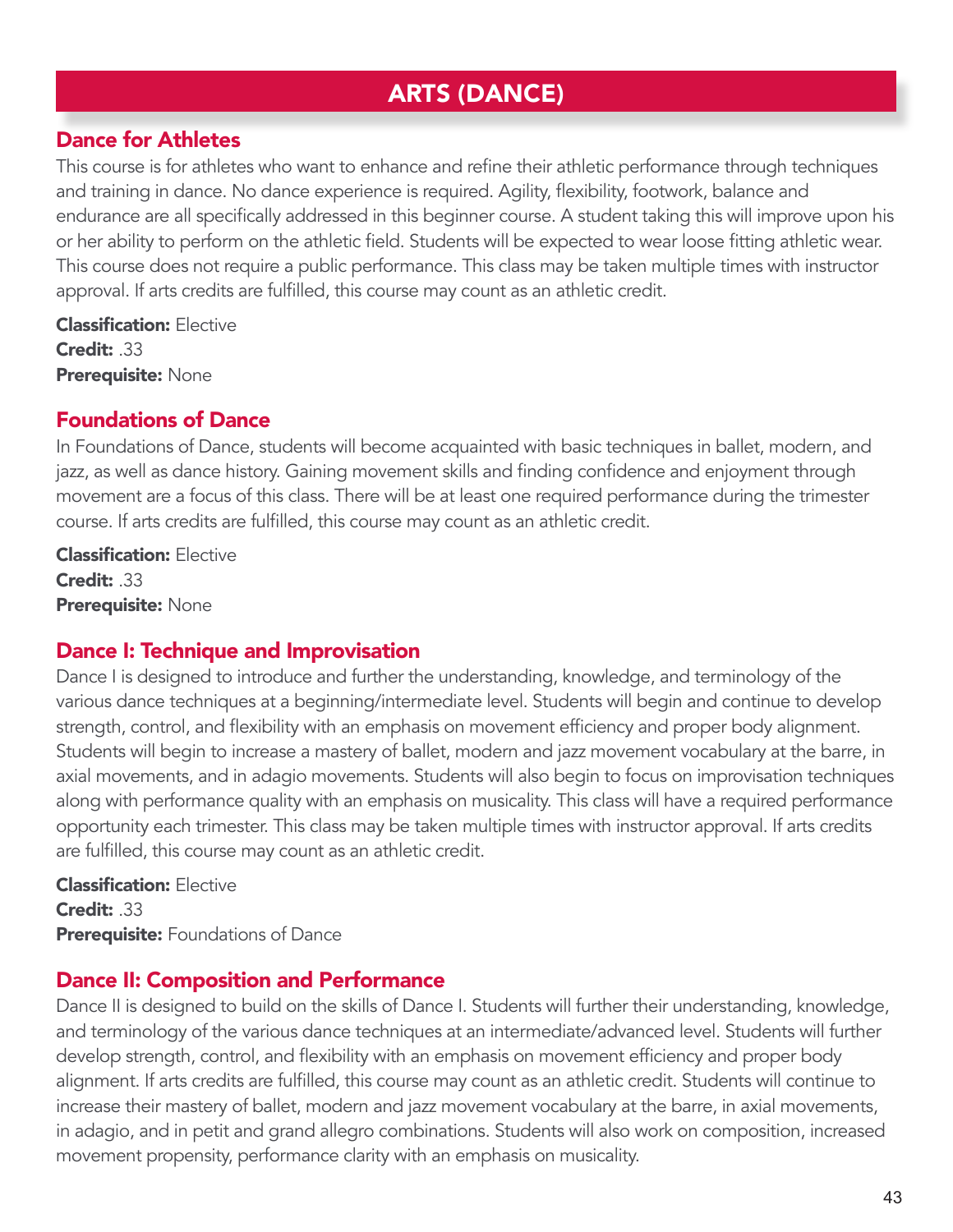This class will have a required performance opportunity each trimester. This class may be taken multiple times with instructor approval. If arts credits are fulfilled, this course may count as an athletic credit.

**Classification: Elective** Credit: .33 Prerequisite: Dance I: Technique and Improvisation

# Dance III: Dance Company

Parish Dance Company is a repertoire-oriented performance ensemble. Members focus on perfecting more difficult movement combinations in each discipline of dance. Mastery of performance is emphasized at this level. Parish Dance Company is designed for students who are serious about dance and are willing to work and perform for any outside performances and/or special events. This class is also designed to nurture the student's talent and provide a new venue for performance. The students will continue to work on all various techniques of dance. Composition classes, dance improvisation classes, and methods of teaching will aid them as they begin the process of creating their own choreographic work that may be considered for a public dance performance. The student will gain experience in approaching rehearsal and performance in a professional manner, including: learning and retaining various choreographic material, learning and practicing proper rehearsal demeanor and effort, learning and becoming proficient in performance skills, and following appropriate performance etiquette. If arts credits are fulfilled, this course may count as an athletic credit.

Classification: Elective Credit: 1 **Prerequisite:** Auditions in the Spring

# Rosettes (Drill Team)

Rosettes is an audition based Drill Team for students of the Upper School. Students will train and prepare for performances such as football games, basketball games, pep rallies, competitions, and headline their annual "Rosettes Review" show. In addition, students have the opportunity to travel and perform at both local and non-local events. The objective and purpose of Drill Team is to create school spirit, pride and loyalty through various performances and also to develop responsibility, teach self-respect and encourage honest effort while developing character by striving for excellence. Rosettes enhance physical fitness development and fosters teamwork through quality performance.

Classification: Elective **Credit:** 1 credit of Fine Arts or Athletics Prerequisite: Auditions in the Spring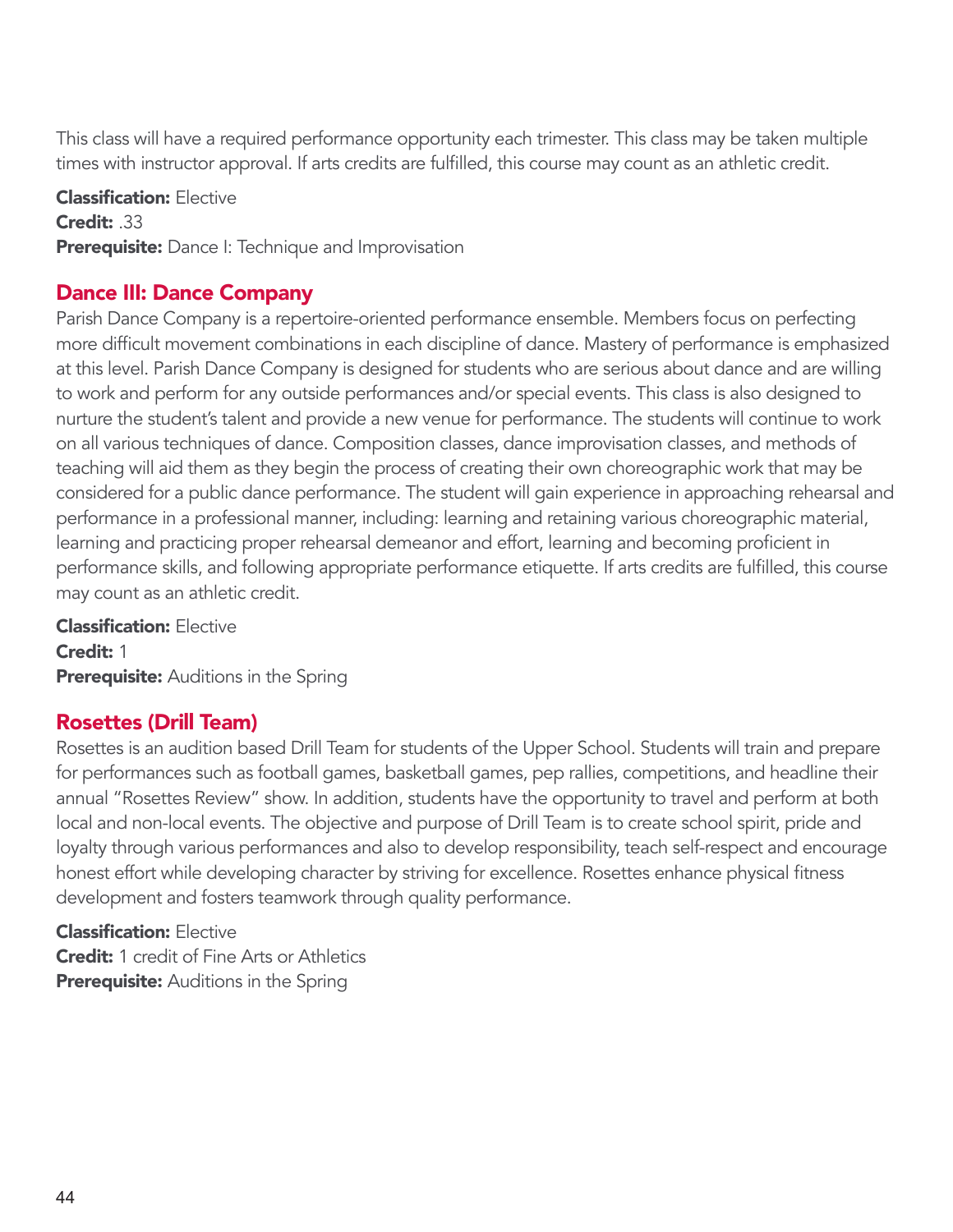# ARTS (MUSIC)

### Guitar

Guitar is the group study and application of music to fretted instruments, especially the classical, acoustic and electric guitars. Students will learn to read tablature, will study scales, chords and chord progressions, chromatics, rhythm concepts (tempo, steady beat), and articulation. Students will play both in ensemble and solo projects of their choosing. This class may be taken multiple times with instructor approval.

Classification: Elective Credit: .33 Prerequisite: None

### Music Technology

Music Technology is the study and application of digital tools found in music production and recording. Through project-based learning and consideration for student voice and choice, students will learn to analyze music performances (Essential Standards, et al.), record voices and instruments, and edit and mix the sound to the benefit of both the performer and listener. This class may be taken multiple times with instructor approval.

Classification: Elective Credit: .33 Prerequisite: None

### Music Theory

Music Theory is the study and application of music notation, scales and modes, chords and chord progressions, chromatics and non-chord tones, modulation, rhythm and pitch duration (tempo, steady beat), dynamics, articulation, and classical form. Concomitant to the above will be exposure to the keyboard to give all concepts a practical application.

Classification: Elective Credit: .33 Prerequisite: None

#### Piano

The piano course incorporates basic music theory as applicable to performance of piano literature, classical and popular. Each student sets appropriate short-term and end-of-trimester goals with the instructor including an in-class performance. Student input into music selected for study is an integral part of this course. This class may be taken multiple times with instructor approval.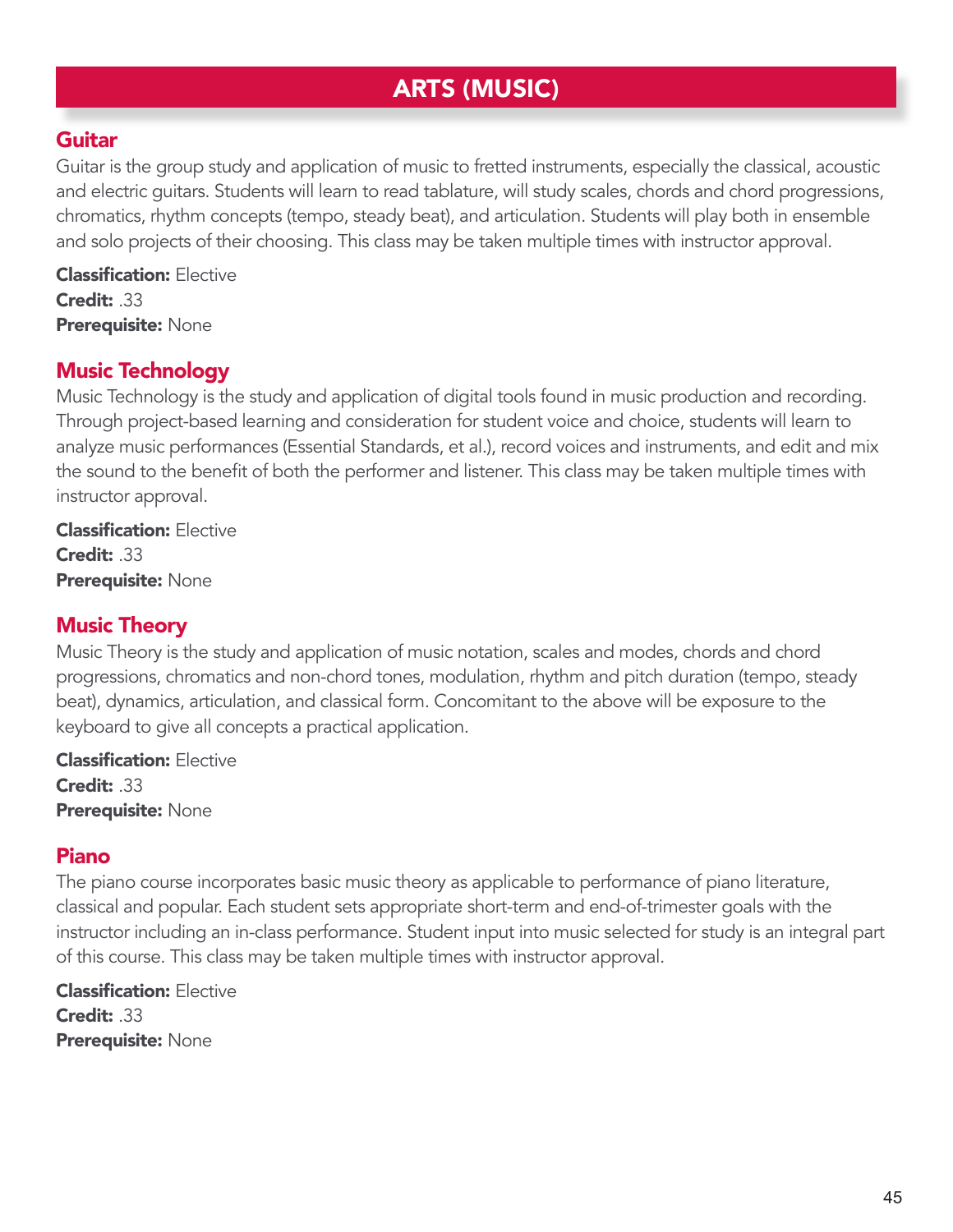# Vocal Music: Technique and Performance

This course is an elective open to any student who wants to read, learn, and perform solo and group repertoire to improve personal vocal technique. Student input into music selected for rehearsal and performance is an integral component of this course. No audition is required, and there is no prerequisite. Expectations include active participation in rehearsals and attendance at all performances. This course may be taken multiple times.

**Classification: Elective** Credit: .33 Prerequisite: None

## AP Music Theory

AP Music Theory is a full-year course that prepares students to perform successfully on the Advanced Placement Music Theory Examination. AP Music Theory is not a music appreciation course. The goal of the course is to provide students skills for fluent sight-reading, composition and analysis of harmony and rhythm. The course begins with an introduction to the basic elements of music, and proceeds through the rules of composition in the Baroque, Classical and Romantic eras. This course is offered in alternating years.

Classification: Core Credit: 1 Prerequisite: Music Theory and/or teacher approval

### Drumline

The Parish Drumline is an auditioned ensemble for members of the Middle and Upper School that meets after school. Members will learn the foundations of modern marching arts, musicianship, and rehearsal techniques. As a performing ensemble, the group will perform at a variety of venues and events throughout the school year, including athletic events and the Spring Showcase. Prior musical experience is not required but is heavily encouraged, and students are expected to give ample time for rehearsal, performance, and individual practice.

Classification: Elective **Credit:** 1 of Fine Arts or Athletics **Prerequisite:** Auditions in the Spring

# Jazz Band

Jazz Band is offered during the zero-hour time slot (from 7:00 a.m.-7:45 a.m.). Emphasis is placed on performance to continue developing basic musicianship skills such as tone quality, rhythmic accuracy, sight reading, and playing in an ensemble. Additonally, the ensemble performs a variety of genres which includes rock, funk, Latin, big band, and blues. Students also learn the basics of jazz improvisation and how to read chord changes.

Classification: Elective Credit: 1 **Prerequisite:** Auditions in the Spring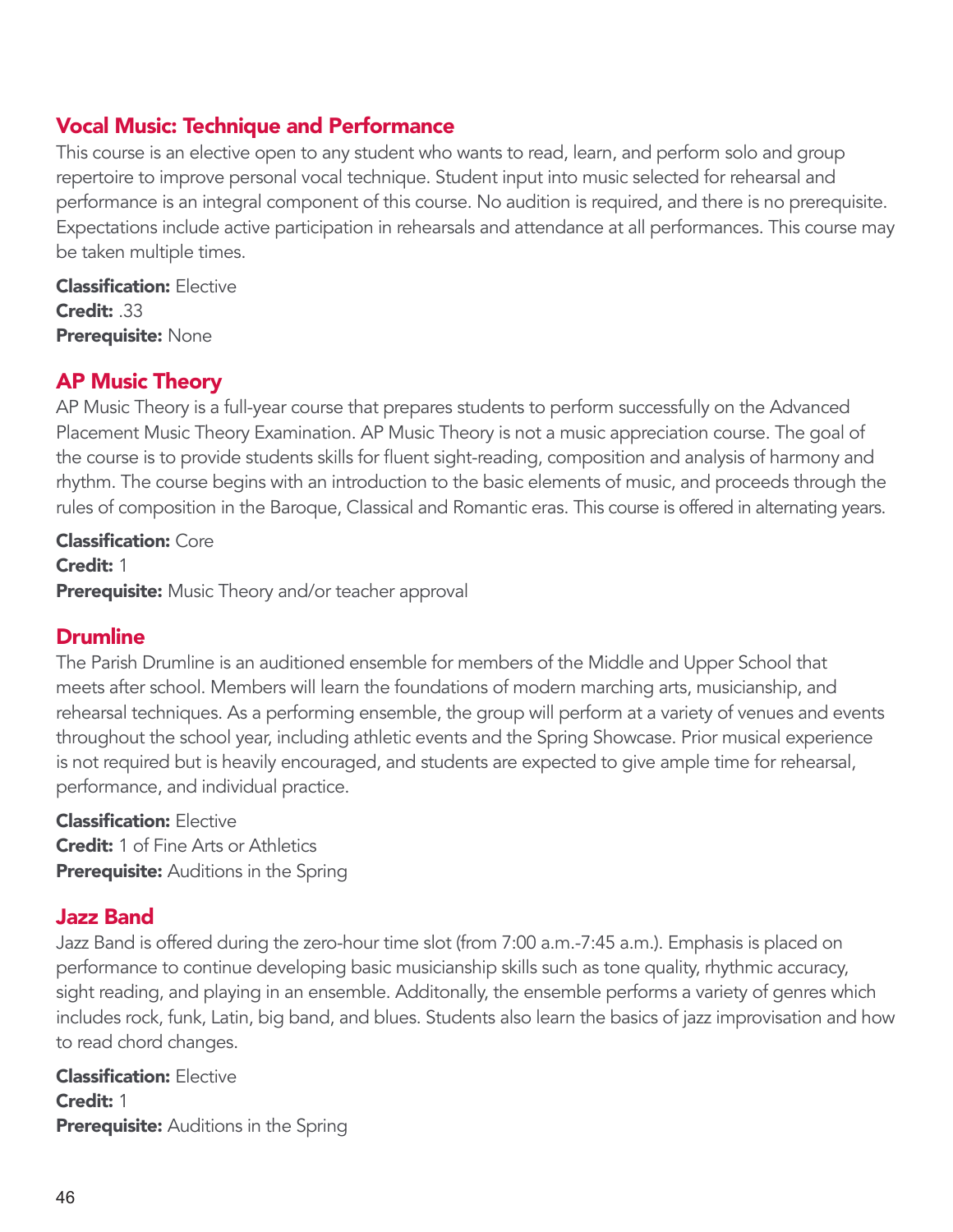# Performance Music Ensemble (Essential Standards)

Performance Music Ensemble, known as Essential Standards, is a trimester course open to students who wants to read, learn, and perform popular music in an ensemble. This graded course meets during the zero-hour time slot (7:00 a.m. – 7:45 a.m.). Student input into music selected for performance is an integral component for this ensemble. Expectations include active participation in rehearsals and attendance at all performances.

Classification: Elective Credit: .33 **Prerequisite:** Auditions in the Spring

# ARTS (SPEECH)

## Public Speaking

Public Speaking is a trimester-long course designed to introduce students to the fundamentals of speech communication in both formal and informal settings. While speech theory is introduced to students throughout the trimester via direct instruction, the student's ability to speak well is primarily cultivated and reinforced through practice, class evaluation, and personal reflection. By the end of the trimester, students present at least seven speeches which increase in complexity. These include personal narrative speeches, a commemorative speech, a story, informative speeches, and impromptu speeches.

Classification: Elective Credit: .33 Prerequisite: None

# ARTS (THEATRE)

# Foundations of Theatre

Foundations of Theatre introduces students to the origins and history of drama and is designed to explore theatre's creative process from inception to performance. This class includes a variety of theatrical experiences including various methodologies and styles of performance. Additionally students are required to go see live theatre and share their experiences. Students will perform in class and work on selfconfidence, self-awareness, relaxation, and focusing techniques.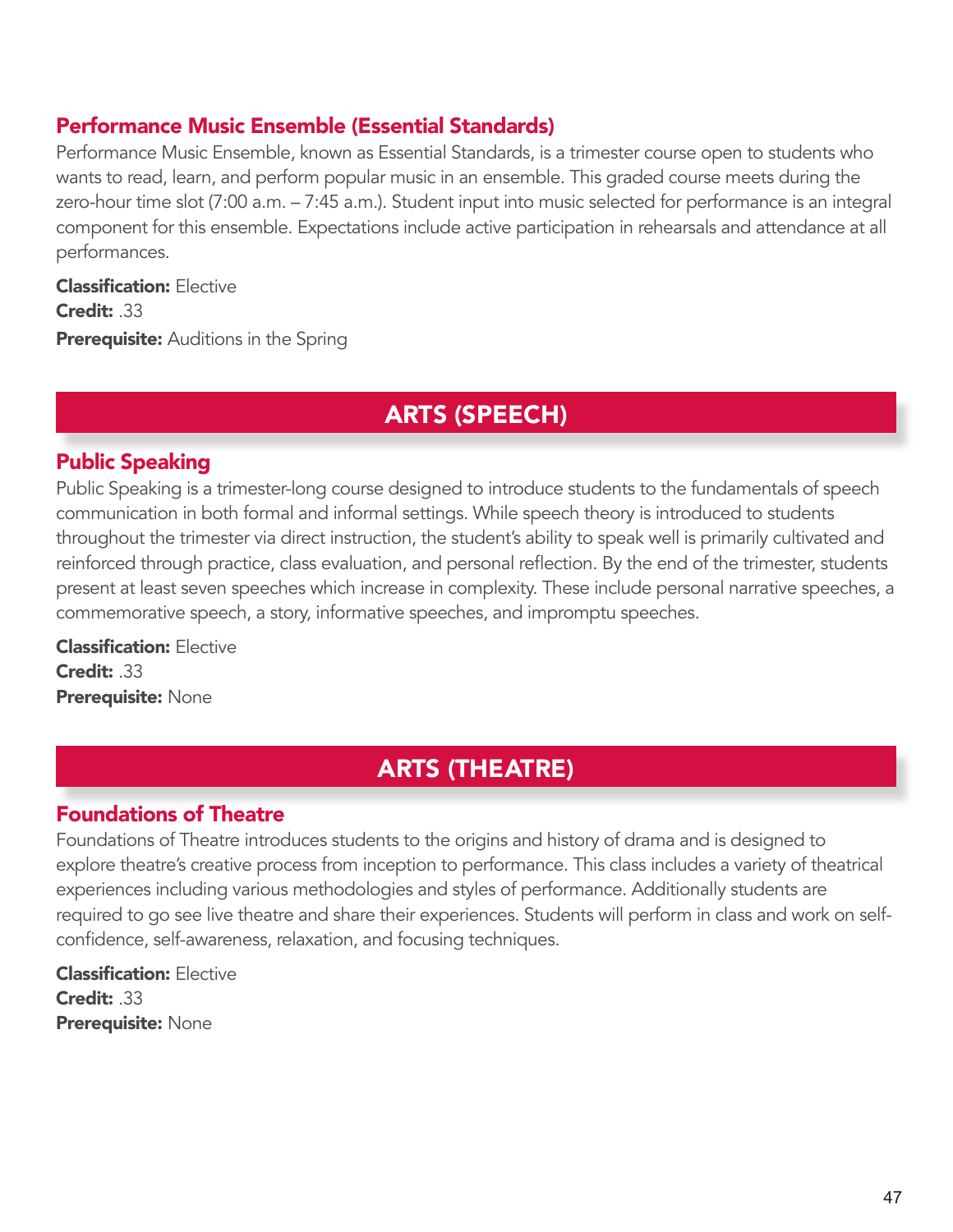# Acting I: Technique and Scene Study

In this course, students will explore acting as an art form and will be introduced to the different philosophies of acting. Through exercises, scene study, improv and performing they will learn tools which will allow them to find their own voice as an actor. The actors will study a work chosen by the class and the course will culminate in production of one or more of the One Act festival plays. This class may be taken multiple times with instructor approval.

Classification: Elective Credit: .33 Prerequisite: Foundations of Theatre or teacher approval

### Acting II: Monologues, Movement and Voice

This is an advanced course in acting. Students will engage in psychological character and monologue work and research material to broaden their scope of knowledge. They will learn monologues from different genres and styles culminating in public performance. They will gain command of classical and contemporary monologues toward the goal of presenting them for collegiate auditions. This class may be taken multiple times with instructor approval.

Classification: Elective Credit: .67 **Prerequisite:** Acting I: Technique and Scene Study

### Technical Theatre I: Practical Construction

Students in Technical theatre will learn how to use power tools and take a scenic design from the page and turn it into a fully realized set which will be used for one of our Parish productions. They will learn about lighting and sound and the operation of the boards. They may have an opportunity to be part of the actual set design of one of our productions, and can participate in the running crew on the shows being mounted at Parish. This class may be taken multiple times with instructor approval.

Classification: Elective Credit: .33 Prerequisite: None

### Technical Theatre II: Design and Implementation

In this course, students will create a design for one of the Parish productions. They will review the elements of technical theatre and the use of power tools, and augment the Tech Theatre I class as needed. They will take part in the design of one of the productions in the area of lighting, sound or scenic design and create a scale model of their design and technical drawings. The designs from this class will be submitted to the Schmidt and Jones awards. This class may be taken multiple times with instructor approval.

Classification: Elective Credit: .33 Prerequisite: Technical Theatre I: Practical Construction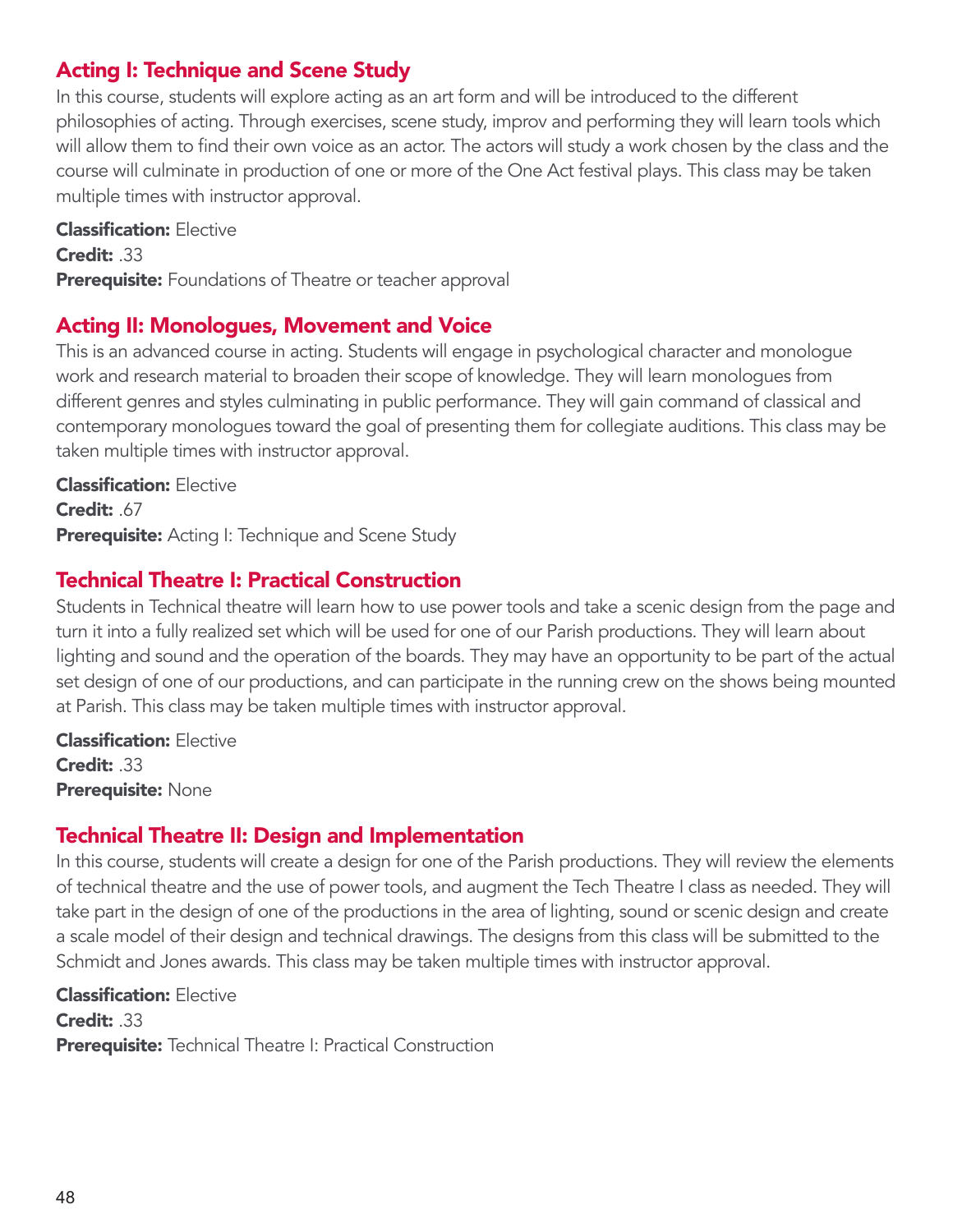# Musical Theatre Production

The musical theatre class is a deep dive into the world of musical theatre. This course places a strong focus on skills, especially on musical theatre auditioning, as well as creating a public performance. Placement in this class is by audition only and participation in the performance is mandatory.

Classification: Elective Credit: .33 **Prerequisite:** Auditions in the Spring

# ARTS (VISUAL ART)

#### Ceramics I: Methods and Materials

In Ceramics I, students learn a concrete way to develop their creativity as they choose functional vessels, decorative pieces, and sculptural work. Course work includes an online portfolio, project ideation (drawing and planning), project assembly, glazing, vocabulary quizzes, self-evaluations, and group critiques. This class may be taken multiple times with instructor approval.

Classification: Elective Credit: .33 Prerequisite: None

### Ceramics II: Handbuilding and Wheel

In Ceramics II, students will continue higher levels of handbuilding techniques or try different technique paths. The student will continue to develop their creative process and find more complete and sophisticated ways to approach their work. Course work includes adding to their online portfolio, project ideation (drawing and planning), project assembly, glazing, vocabulary quizzes, self-evaluations, and group critiques. This class may be taken multiple times with instructor approval.

Classification: Elective Credit: 33 **Prerequisite:** Ceramics I: Materials and Methods

### Drawing and Painting I: Methods and Materials

This course focuses on the elements and principles of design through drawing and painting. Its purpose is to help students develop the technical and perceptual skills they need in order to explore individual ideas and meaningful personal expression, as well as prepare them for advanced classes in drawing and painting. Drawing assignments are fundamental and are aimed at teaching students to process visual information as an artist does, through exercises in sighting, perspective, and modeling form. Creative problem solving is at the heart of all studio work. This class may be taken multiple times with instructor approval.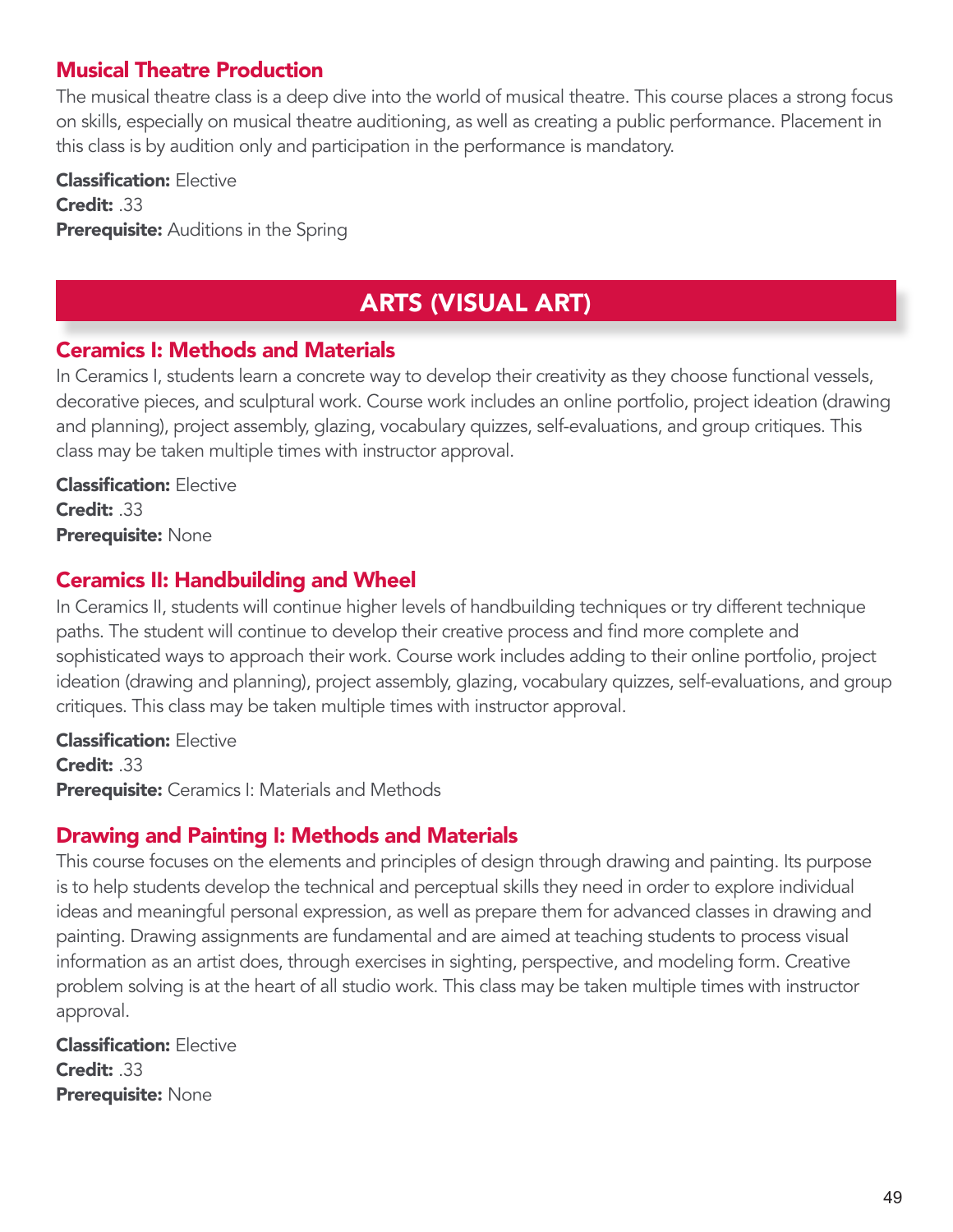# Drawing and Painting II: Visual Concepts

In this course, students are presented more advanced problems in drawing with emphasis placed on drawing from life and composition. Students use gesture and contour lines in quick and sustained studies and work with a variety of media. Building upon the foundation of design principles introduced in Drawing and Painting I, they continue to explore visual concepts and solve design problems. In-process critiques, art history and art appreciation help students learn to evaluate their own work and that of others. This class may be taken multiple times with instructor approval.

Classification: Elective Credit: 33 Prerequisite: Drawing and Painting I: Methods and Materials

### Foundations of Film

Foundations of Film explores the history of filmmaking from its origins to today's modern special effect films. Students will learn about making motion pictures from the ground up and will have hands-on opportunities to create shots and special effects.

Classification: Elective Credit: .33 Prerequisite: None

### Filmmaking I: Script to Screen

In this course students will create a short film of their own. They will study screenwriting and storyboarding and develop a script which they will then film and edit for presentation at venues such as the ISAS Fine Arts Festival and the Dallas Film Festival. This class may be taken multiple times with instructor approval.

Classification: Elective Credit: .67 **Prerequisite:** Foundations of Film

### Filmmaking II: Advanced Production

In this course, students will refine their creative voice and learn who they are as filmmakers. They will create several short films for review and evaluation focusing on different aspects of filmmaking. They will choose one or more of these films to submit to festivals, including presentation at the ISAS Arts showcase, and submission to the Dallas International Film Festival, South by Southwest, and other festivals where available. This course may be taken multiple times with instructor approval.

Classification: Elective Credit: .67 Prerequisites: Foundations Film and Filmmaking I: Script to Screen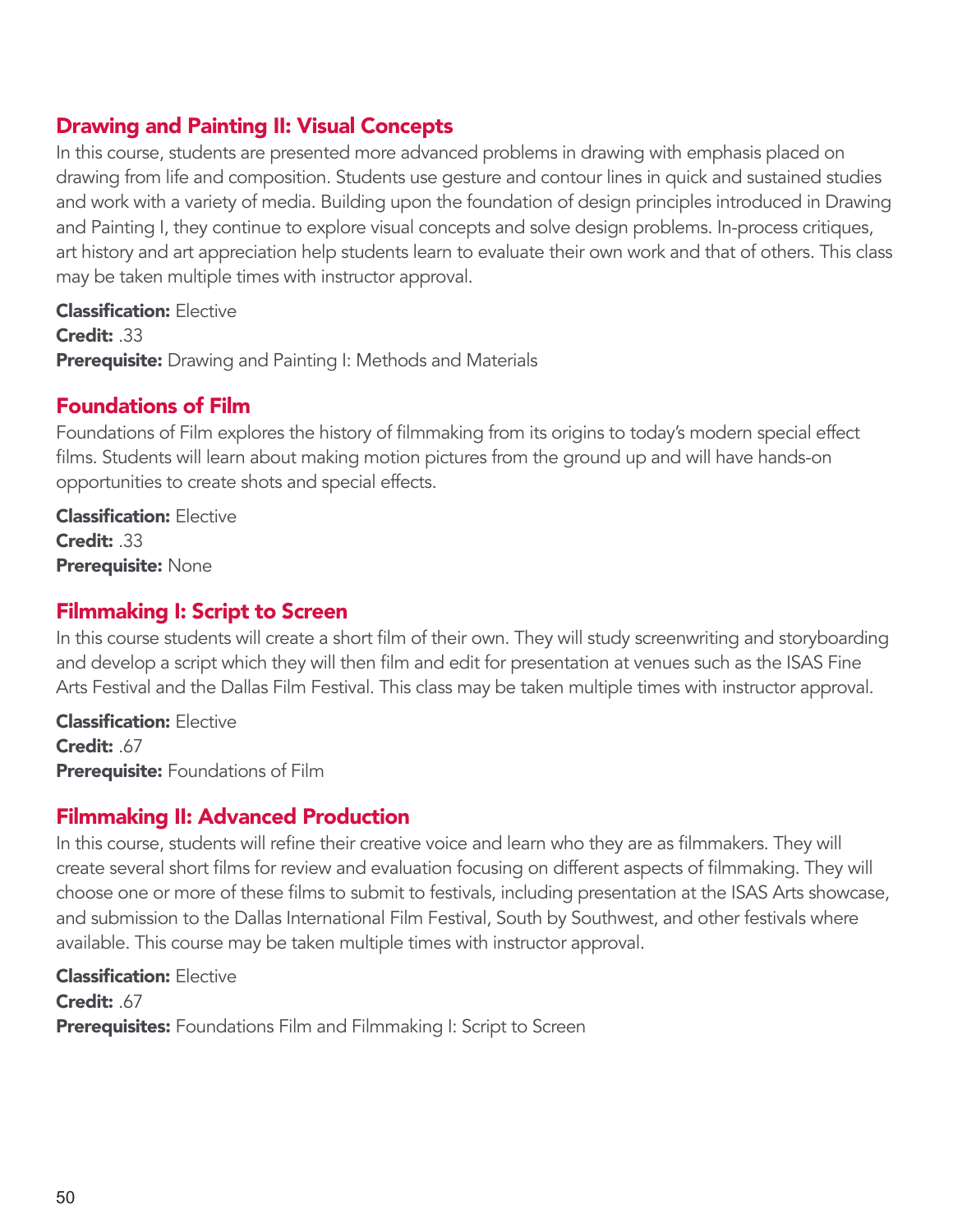# Graphic Design (Parish Virtual Exclusive)

This course explores the use of the design process, visual communication, and collaboration. Students learn the fundamentals of visual communication, problem solving through the design process, and collaborate with clients and classmates to tackle real-world design challenges. This course is a Parish Virtual exclusive offering.

Classification: Elective Credit: .33 Prerequisite: None

# Photography I: Traditional Darkroom

Photography I is an introductory course where students develop a basic knowledge of photographic design, composition, critique and display. Students use manual cameras and develop photographs by processing 35mm film in the darkroom. Students will learn functions of the camera and generate strong black and white images that portray growth through technical skill and student voice and choice. This class may be taken multiple times with instructor approval.

Classification: Elective Credit: .33 Prerequisite: None

# Photography II: Digital Photography

A sequence course to Photography I, students continue to develop their knowledge of photographic design, composition, critique and display in Photography II. Students work within Adobe Lightroom and Adobe Photoshop to edit and generate digital images. Students will transfer their knowledge from film to the digital realm, expanding their camera and technical understanding. Students will also participate in reflective personal and peer critiques, and develop an ongoing online portfolio. This class may be taken multiple times with instructor approval.

Classification: Elective Credit: .33 Prerequisite: Photography I: Traditional Darkroom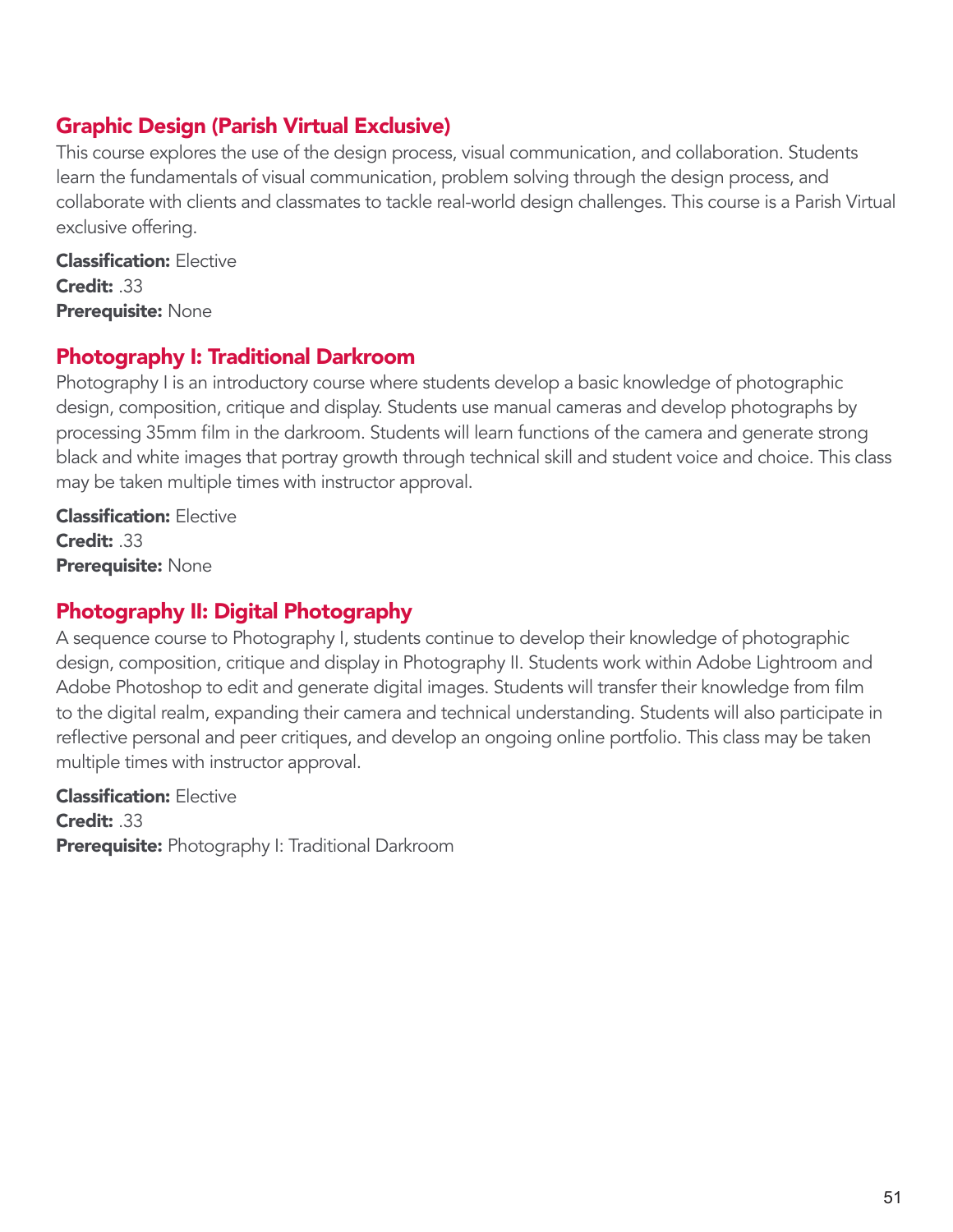# Photography III: Studio and Field

Photography III, an intermediate photography course, is designed to bridge the gap between introductory film and digital and the AP levels. This course is designed to support an advanced knowledge of photography in both the darkroom and digital techniques. Topics of assignments may vary but will be designed according to the ability of the students enrolled and dependent primarily on student voice and choice with input from instructor's selections. Students will regularly participate in gallery shows, peer critiques, self-reflection, and research. Access to a DSLR camera and a 35mm film camera is highly recommended for this course. This class may be taken multiple times with instructor approval.

#### **Classification: Elective**

Credit: .67

Prerequisite: Photography I and Photography II or permission of instructor

## Photojournalism (Parish Virtual Exclusive)

Students will advance their knowledge of visual communication with the use of photography using single images or photo essays. Students will focus on documentary photography, social justice photography, and street photography. Emphasis will be placed on how the images communicate a cohesive story to the viewer and what the student photographer wishes to convey. Stories and individual images will be critiqued through online discussion, forums and written rubrics. Access to a DSLR camera is required for this course. This course is a Parish Virtual exclusive offering.

Grade Level: 10 - 12 Classification: Elective Credit: .33 Prerequisite: None

### Portraiture (Parish Virtual Exclusive)

This course is designed to introduce students to a variety of portraits and their historical significance for the purpose of successful re-creation. Students will learn composition, posing, story development, and lighting techniques. Students will study elements of portraiture including pose, gesture, composition, and photo editing. Students will become familiar with studio equipment and lighting set-up, as well as the development of creative backgrounds. Access to a DSLR camera is highly recommended and a cell phone camera is required. This course is a Parish Virtual exclusive offering.

Grade Level: 10 - 12 Classification: Elective Credit: 33 Prerequisite: None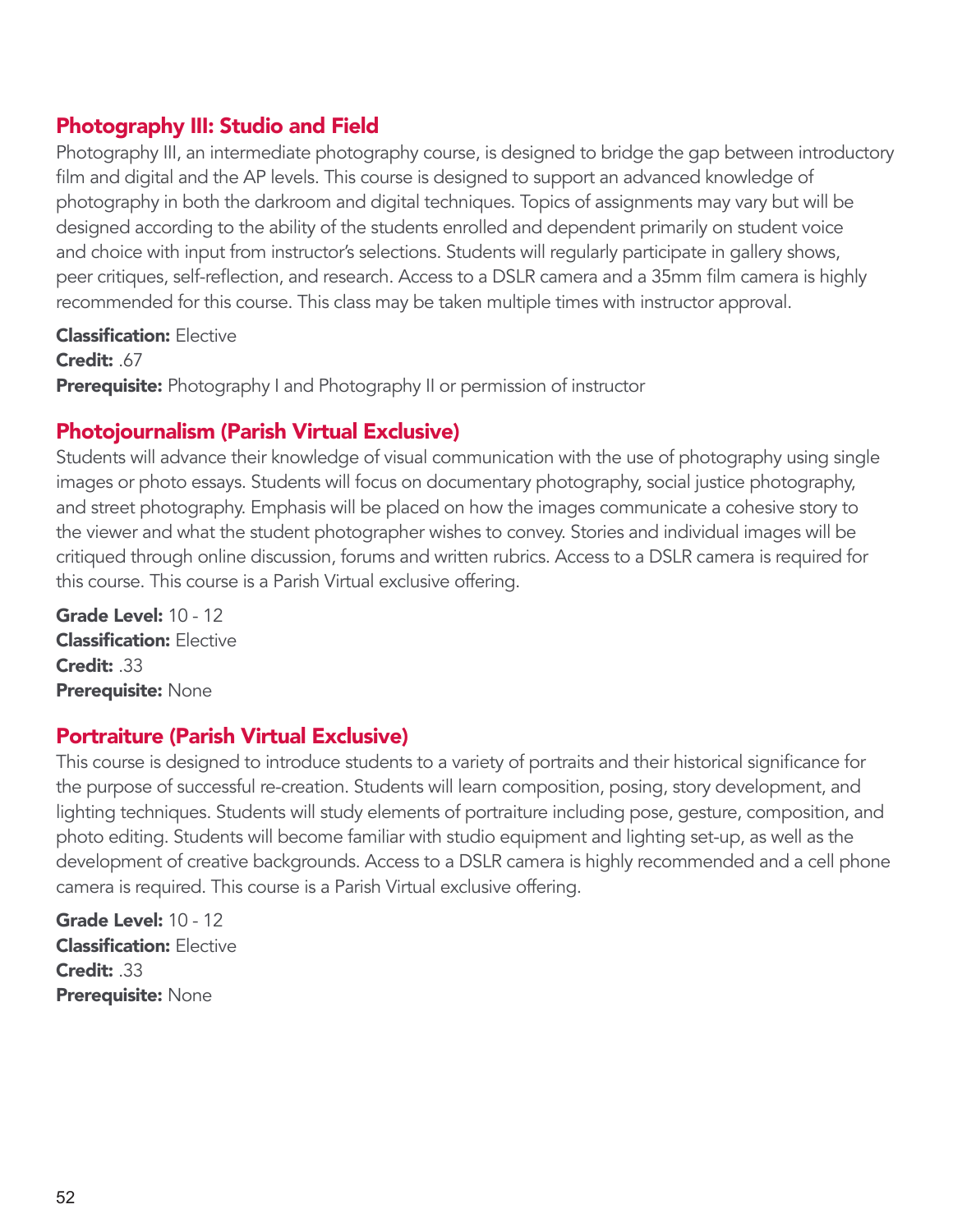# Printmaking I: Methods and Materials

In this studio course, students are introduced to several traditional and alternative printmaking techniques including relief, silk screen, intaglio, and monotypes focusing on the elements and principles of design. Students work toward the expression of individual ideas and personal style in their own original prints as they develop technical and perceptual skills. Printmaking assignments are fundamental and are aimed at teaching students to process visual information as an artist does through creative problem solving. This class may be taken multiple times with instructor approval.

Classification: Elective Credit: 33 Prerequisite: None

## Printmaking II: Visual Concepts

In this studio course, students study advanced printmaking techniques including relief, intaglio, silk screen, and monotypes. Students work toward the expression of individual ideas and personal style in their own original prints as they explore the work of some major artists. Building upon the foundation of design principles introduced in Printmaking I, they continue to explore visual concepts and solve design problems. In-process critiques, art history and art appreciation help students learn to evaluate their own work and that of others. This class may be taken multiple times with instructor approval.

Classification: Elective Credit: .33 **Prerequisite:** Printmaking I: Methods and Materials

# Yearbook

Yearbook is a photojournalism course in which each student plays a vital role in the design, structure, development, and publication of the school's yearbook. Students learn to use graphic design software, to research and interview, to write captions, copy and headlines in journalistic style, and to take and edit photographs. While producing the yearbook, students develop or improve skills–communication, leadership, problem-solving, planning, organizing, meeting deadlines, and working well independently and with a team–that will benefit them throughout their life. Work outside class and beyond the school day is required. Leadership opportunities are available through an editor role. Students may apply for an editor position beginning sophomore year. This course may be taken multiple times.